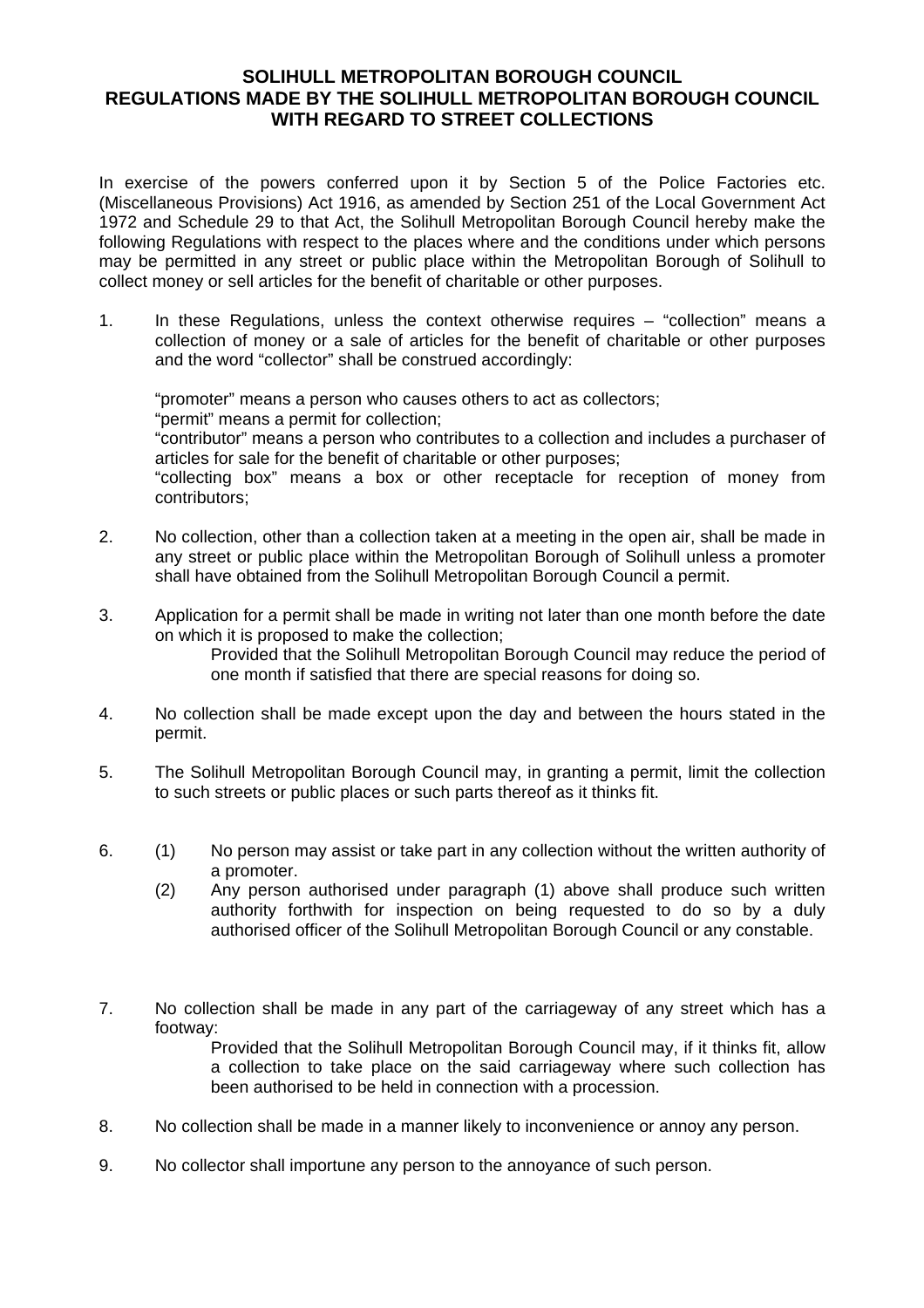- 10. While collecting
	- (a) a collector shall remain stationary; and
	- (b) a collector or two collectors together shall not be nearer to another collector than 25 metres:

Provided that the Solihull Metropolitan Borough Council may, if it thinks fit, waive the requirements of this Regulation in respect of a collection which had been authorised to be held in connection with a procession.

- 11. No promoter, collector or person who is otherwise connected with a collection shall permit a person under the age of 16 years to act as collector.
- 12. (1) Every collector shall carry a collecting box
	- (2) All collecting boxes shall be numbered consecutively and shall be securely closed and sealed in such a way as to prevent them being opened without the seal being broken.
	- (3) All money received by a collector from contributors shall immediately be placed in a collecting box.
	- (4) Every collector shall deliver, unopened, all collecting boxes in his possession to a promoter.
- 13. A collector shall not carry or use any collecting box, receptacle or tray which does not bear displayed prominently thereon the name of the charity or fund which is to benefit, nor any collecting box which is not duly numbered.
- 14. (1) Subject to paragraph (2) below a collecting box shall be opened in the presence of a promoter and another responsible person
	- (2) Where a collecting box is delivered, unopened, to a bank, it may be opened by an official of the bank.
	- (3) As soon as a collecting box has been opened, the person opening it shall count the contents and shall enter the amount with the number of the collecting box on a list which shall be certified by that person.
- 15. (1) No payment shall be made to any collector
	- (2) No payment shall be made out of the proceeds of a collection, either directly or indirectly, to any other person connected with the promotion or conduct of such collection for, or in respect of, services connected therewith, except such payments as may have been approved by the Solihull Metropolitan Council.
- 16. (1) Within one month after the date of any collection the person to whom a permit has been granted shall forward to Solihull Metropolitan Borough Council –
	- (a) a statement in the form set out in the Schedule to these Regulations, or in a form to the like effect, showing the amount received and the expenses and payments incurred in connection with such collection, and certified by that person and a qualified accountant;
	- (b) a list of collectors
	- (c) a list of the amounts contained in each collecting box: and shall, if required by the Solihull Metropolitan Borough Council, satisfy it as to the proper application of the proceeds of the collection.
	- (2) The said person shall also, within the same period, at the expense of that person and after a qualified accountant has given his certificate under paragraph 1 (a) above, publish in such newspaper or newspapers as the Solihull Metropolitan Borough Council may direct a statement showing the name of the person to whom the permit has been granted, the area to which the permit relates, the